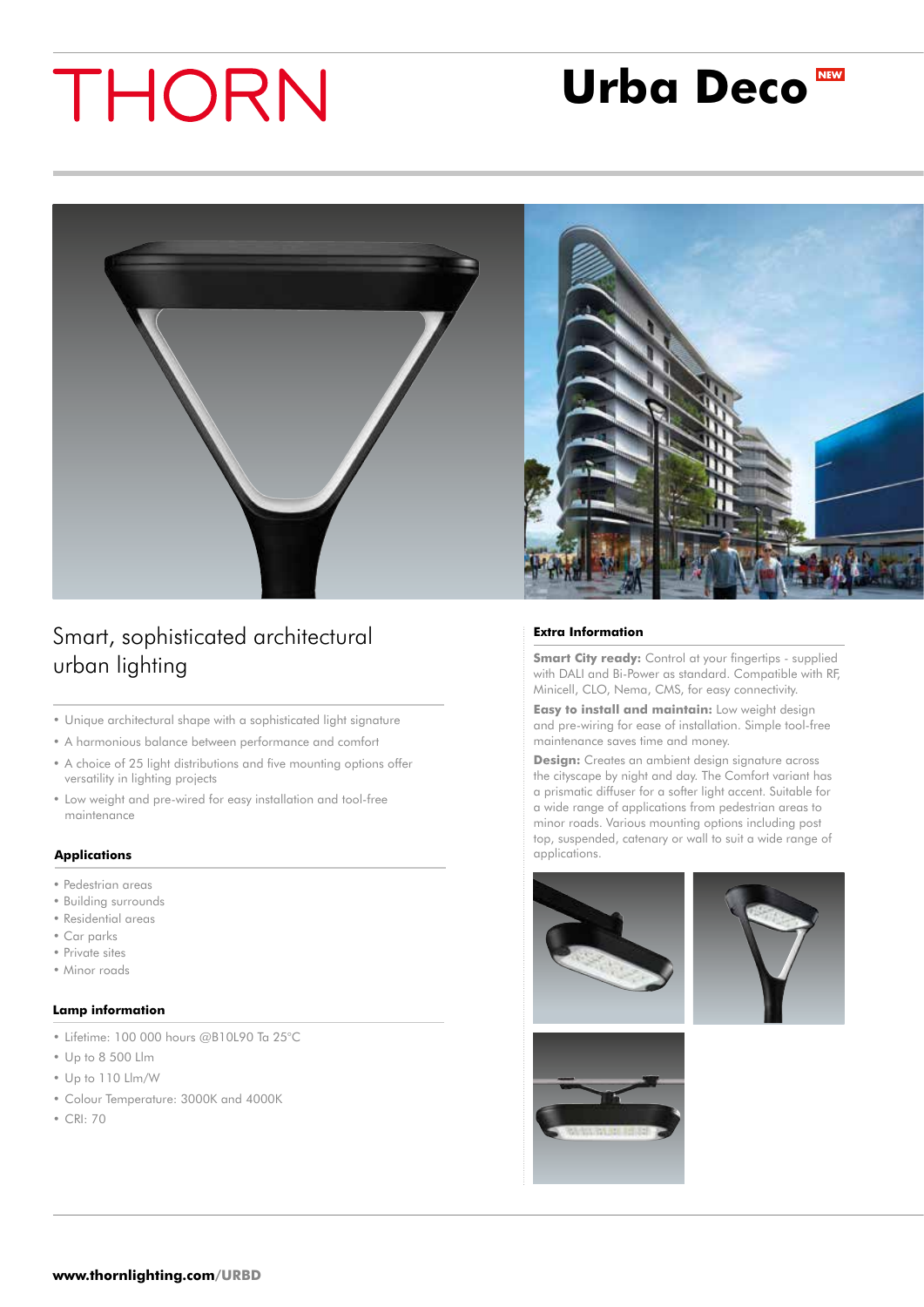| Standards |                                            |             |
|-----------|--------------------------------------------|-------------|
|           | <b>IK10 IP66</b> $T_{a-25}$ <sub>+50</sub> | $(\exists)$ |
|           | C E                                        |             |

**Light Source 110 Llm/W**





#### **Overview**













#### **Materials/Finish**

Canopy and base: die cast aluminium (AS9U3, LM24 equivalent, EN AC-46000) sandy black close to RAL 9005 Glass: 6mm thick clear or prismatic glass Arms: die cast aluminium sandy black close to RAL 9005, covered with a white or black shield in plastic ASA

#### **Installation/Mounting**

Suitable for post top, catenary, suspension and wall mounting. Recommended mounting height: post top 3 to 6m, suspended 3 to 8m, catenary 5 to 8m.

Post Top: mounting on spigot/columns Ø60mm or Ø76mm:

with 2 screws (Allen 4). Maintenance with access from above. Pre-wired versions (6m), supplied complete and ready to install, in a single box.

Catenary and suspension: fixing through 34G, maintenance with access from below.

Dedicated columns and brackets available.

#### **Specification**

To specify state:

Decorative post top LED lantern with an unique lighting signature. Offered as post top, suspended and catenary variants, with up to 8 500 Llm. Wide optical offer with 24 light distributions, and a performance clear or a comfort prismatic variant. Post top mounting for diameter 60mm or 76mm. DALI and BP as standard, or LRT, also through wiring for the catenary. Offering a collection of dedicated supports.

As Thorn Urba Deco.



for its complete product range within all European Countries **www.thornlighting.com/URBD**

**5 Year Warranty**<br>As a globally leading luminaire manufacturer, Thorn Lighting provides a five-year warranty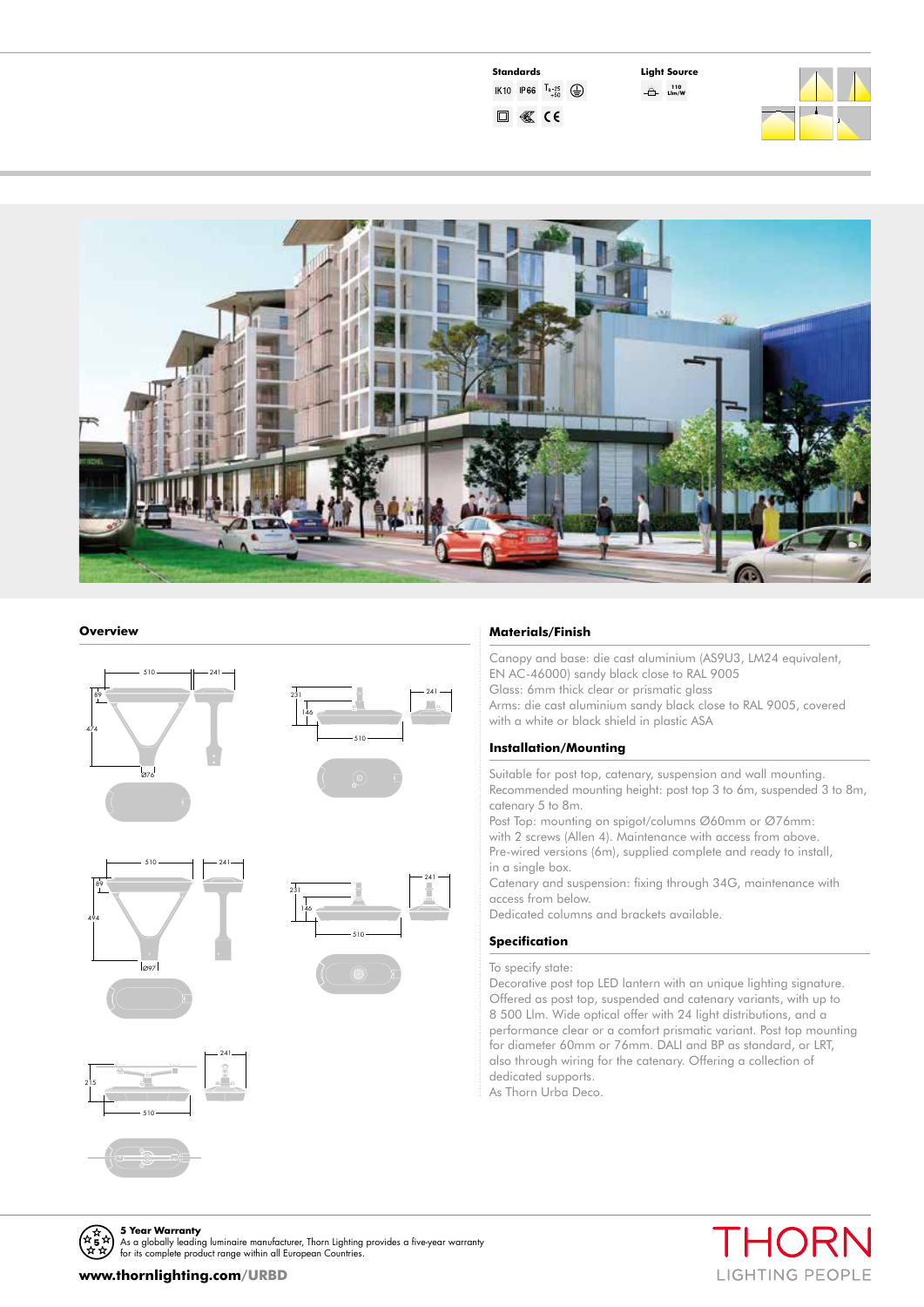### **Urba Deco**

#### **Ordering Guide**

| <b>Description</b>                                                                                                           | Wt (Kg) | <b>SAP Code</b> |
|------------------------------------------------------------------------------------------------------------------------------|---------|-----------------|
| Urba Deco Post-Top 250mA clear, Pedestrian walkway and cycle path,<br>symmetrical optic, transversal mounting, DALI or LRT   |         |                 |
| UD 24L25-730 PWC-S CL CL1 6M MTP60-T                                                                                         | 7.50    | 96272784        |
| UD 24L25-730 PWC-S CL CL2 6M MTP60-T                                                                                         | 7.50    | 96272889        |
| UD 24L25-740 PWC-S CL CL1 6M MTP60-T                                                                                         | 7.50    | 96272994        |
| UD 24L25-740 PWC-S CL CL2 6M MTP60-T                                                                                         | 7.50    | 96273103        |
| UD 24L25-730 PWC-S CL CL1 6M MTP76-T                                                                                         | 7.85    | 96273722        |
| UD 24L25-730 PWC-S CL LRT CL2 6M MTP76-T                                                                                     | 7.85    | 96273723        |
| UD 24L25-740 PWC-S CL CL1 6M MTP76-T                                                                                         | 7.85    | 96273724        |
| UD 24L25-740 PWC-S CL LRT CL2 6M MTP76-T                                                                                     | 7.85    | 96273725        |
| Urba Deco Post-Top 250mA clear, Pedestrian walkway and cycle path,<br>symmetrical optic, longitudinal mounting, DALI or LRT  |         |                 |
| UD 24L25-730 PWC-S CL CL1 6M MTP60-L                                                                                         | 7.50    | 96272785        |
| UD 24L25-730 PWC-S CL CL2 6M MTP60-L                                                                                         | 7.50    | 96272890        |
| UD 24L25-740 PWC-S CL CL1 6M MTP60-L                                                                                         | 7.50    | 96272995        |
| UD 24L25-740 PWC-S CL CL2 6M MTP60-L                                                                                         | 7.50    | 96273104        |
| UD 24L25-730 PWC-S CL CL1 6M MTP76-L                                                                                         | 7.85    | 96273726        |
| UD 24L25-730 PWC-S CL LRT CL2 6M MTP76-L                                                                                     | 7.85    | 96273727        |
| UD 24L25-740 PWC-S CL CL1 6M MTP76-L                                                                                         | 7.85    | 96273728        |
| UD 24L25-740 PWC-S CL LRT CL2 6M MTP76-L                                                                                     | 7.85    | 96273729        |
| Urba Deco Post-Top 250mA clear, Pedestrian walkway and cycle path,<br>asymmetrical optic, transversal mounting, DALI or LRT  |         |                 |
| UD 24L25-730 PWC-A CL CL1 6M MTP60-T                                                                                         | 7.50    | 96272790        |
| UD 24L25-730 PWC-A CL CL2 6M MTP60-T                                                                                         | 7.50    | 96272895        |
| UD 24L25-740 PWC-A CL CL1 6M MTP60-T                                                                                         | 7.50    | 96273000        |
| UD 24L25-740 PWC-A CL CL2 6M MTP60-T                                                                                         | 7.50    | 96273109        |
| UD 24L25-730 PWC-A CL CL1 6M MTP76-T                                                                                         | 7.85    | 96273730        |
| UD 24L25-730 PWC-A CL LRT CL2 6M MTP76-T                                                                                     | 7.85    | 96273731        |
| UD 24L25-740 PWC-A CL CL1 6M MTP76-T                                                                                         | 7.85    | 96273732        |
| UD 24L25-740 PWC-A CL LRT CL2 6M MTP76-T                                                                                     | 7.85    | 96273733        |
| Urba Deco Post-Top 250mA clear, Pedestrian walkway and cycle path,<br>asymmetrical optic, longitudinal mounting, DALI or LRT |         |                 |
| UD 24L25-730 PWC-A CL CL1 6M MTP60-L                                                                                         | 7.50    | 96272791        |
| UD 24L25-730 PWC-A CL CL2 6M MTP60-L                                                                                         | 7.50    | 96272896        |
| UD 24L25-740 PWC-A CL CL1 6M MTP60-L                                                                                         | 7.50    | 96273001        |
| UD 24L25-740 PWC-A CL CL2 6M MTP60-L                                                                                         | 7.50    | 96273110        |
| UD 24L25-730 PWC-A CL CL1 6M MTP76-L                                                                                         | 7.85    | 96273734        |
| UD 24L25-730 PWC-A CL LRT CL2 6M MTP76-L                                                                                     | 7.85    | 96273735        |
| UD 24L25-740 PWC-A CL CL1 6M MTP76-L                                                                                         | 7.85    | 96273736        |
| UD 24L25-740 PWC-A CL LRT CL2 6M MTP76-L                                                                                     | 7.85    | 96273737        |
| Urba Deco Post-Top 500mA clear, Pedestrian walkway and cycle path,<br>symmetrical optic, transversal mounting, DALI or LRT   |         |                 |
| UD 24L50-730 PWC-S CL CL1 6M MTP60-T                                                                                         | 7.50    | 96272788        |
| UD 24L50-730 PWC-S CL CL2 6M MTP60-T                                                                                         | 7.50    | 96272893        |
| UD 24L50-740 PWC-S CL CL1 6M MTP60-T                                                                                         | 7.50    | 96272998        |
| UD 24L50-740 PWC-S CL CL2 6M MTP60-T                                                                                         | 7.50    | 96273107        |
| UD 24L50-730 PWC-S CL CL1 6M MTP76-T                                                                                         | 7.85    | 96273738        |
| UD 24L50-730 PWC-S CL LRT CL2 6M MTP76-T                                                                                     | 7.85    | 96273739        |
| UD 24L50-740 PWC-S CL CL1 6M MTP76-T                                                                                         | 7.85    | 96273740        |
| UD 24L50-740 PWC-S CL LRT CL2 6M MTP76-T                                                                                     | 7.85    | 96273741        |
| Urba Deco Post-Top 500mA clear, Pedestrian walkway and cycle path,<br>symmetrical optic, longitudinal mounting, DALI or LRT  |         |                 |
| UD 24L50-730 PWC-S CL CL1 6M MTP60-L                                                                                         | 7.50    | 96272789        |
| UD 24L50-730 PWC-S CL CL2 6M MTP60-L                                                                                         | 7.50    | 96272894        |
| UD 24L50-740 PWC-S CL CL1 6M MTP60-L                                                                                         | 7.50    | 96272999        |
| UD 24L50-740 PWC-S CL CL2 6M MTP60-L                                                                                         | 7.50    | 96273108        |
| UD 24L50-730 PWC-S CL CL1 6M MTP76-L                                                                                         | 7.85    | 96273742        |
| UD 24L50-730 PWC-S CL LRT CL2 6M MTP76-L                                                                                     | 7.85    | 96273743        |
| UD 24L50-740 PWC-S CL CL1 6M MTP76-L                                                                                         | 7.85    | 96273744        |
| UD 24L50-740 PWC-S CL LRT CL2 6M MTP76-L                                                                                     | 7.85    | 96273745        |

| <b>Description</b>                                                                                                          | Wt (Kg)      | <b>SAP Code</b>      |
|-----------------------------------------------------------------------------------------------------------------------------|--------------|----------------------|
| Urba Deco Post-Top 500mA clear, Pedestrian walkway and cycle path,<br>asymmetrical optic, transversal mounting, DALI or LRT |              |                      |
| UD 24L50-730 PWC-A CL CL1 6M MTP60-T                                                                                        | 7.50         | 96272794             |
| UD 24L50-730 PWC-A CL CL2 6M MTP60-T                                                                                        | 7.50         | 96272899             |
| UD 24L50-740 PWC-A CL CL1 6M MTP60-T                                                                                        | 7.50         | 96273004             |
| UD 24L50-740 PWC-A CL CL2 6M MTP60-T                                                                                        | 7.50         | 96273113             |
| UD 24L50-730 PWC-A CL CL1 6M MTP76-T                                                                                        |              | 96273746             |
| UD 24L50-730 PWC-A CL LRT CL2 6M MTP76-T                                                                                    | 7.85<br>7.85 | 96273747             |
| UD 24L50-740 PWC-A CL CL1 6M MTP76-T                                                                                        |              |                      |
| UD 24L50-740 PWC-A CL LRT CL2 6M MTP76-T                                                                                    | 7.85<br>7.85 | 96273748<br>96273749 |
| Urba Deco Post-Top 500mA clear, Pedestrian walkway and cycle path,                                                          |              |                      |
| asymmetrical optic, longitudinal mounting, DALI or LRT                                                                      |              |                      |
| UD 24L50-730 PWC-A CL CL1 6M MTP60-L                                                                                        | 7.50         | 96272795             |
| UD 24L50-730 PWC-A CL CL2 6M MTP60-L                                                                                        | 7.50         | 96272900             |
| UD 24L50-740 PWC-A CL CL1 6M MTP60-L                                                                                        | 7.50         | 96273005             |
| UD 24L50-740 PWC-A CL CL2 6M MTP60-L                                                                                        | 7.50         | 96273114             |
| UD 24L50-730 PWC-A CL CL1 6M MTP76-L                                                                                        | 7.85         | 96273758             |
| UD 24L50-730 PWC-A CL LRT CL2 6M MTP76-L                                                                                    | 7.85         | 96273759             |
| UD 24L50-740 PWC-A CL CL1 6M MTP76-L                                                                                        | 7.85         | 96273760             |
| UD 24L50-740 PWC-A CL LRT CL2 6M MTP76-L                                                                                    | 7.85         | 96273761             |
| Urba Deco Post-Top 500mA clear, Wide street, symmetrical optic,                                                             |              |                      |
| transversal mounting, DALI or LRT                                                                                           |              |                      |
| UD 24L50-730 WS-S CL CL1 6M MTP60-T                                                                                         | 7.50         | 96272798             |
| UD 24L50-730 WS-S CL CL2 6M MTP60-T                                                                                         | 7.50         | 96272903             |
| UD 24L50-740 WS-S CL CL1 6M MTP60-T                                                                                         | 7.50         | 96273008             |
| UD 241.50-740 WS-S CL CL2 6M MTP60-T                                                                                        | 7.50         | 96273117             |
| UD 24L50-730 WS-S CL CL1 6M MTP76-T                                                                                         | 7.85         | 96273762             |
| UD 24L50-730 WS-S CL LRT CL2 6M MTP76-T                                                                                     | 7.85         | 96273763             |
| UD 24L50-740 WS-S CL CL1 6M MTP76-T                                                                                         | 7.85         | 96273764             |
| UD 24L50-740 WS-S CL LRT CL2 6M MTP76-T                                                                                     | 7.85         | 96273765             |
| Urba Deco Post-Top 500mA clear, Wide street, symmetrical optic,                                                             |              |                      |
| longitudinal mounting, DALI or LRT                                                                                          |              |                      |
| UD 24L50-730 WS-S CL CL1 6M MTP60-L                                                                                         | 7.50         | 96272799             |
| UD 24L50-730 WS-S CL CL2 6M MTP60-L                                                                                         | 7.50         | 96272904             |
| UD 24L50-740 WS-S CL CL1 6M MTP60-L                                                                                         | 7.50         | 96273009             |
| UD 24L50-740 WS-S CL CL2 6M MTP60-L                                                                                         | 7.50         | 96273118             |
| UD 24L50-730 WS-S CL CL1 6M MTP76-L                                                                                         | 7.85         | 96273766             |
| UD 24L50-730 WS-S CL LRT CL2 6M MTP76-L                                                                                     | 7.85         | 96273767             |
| UD 24L50-740 WS-S CL CL1 6M MTP76-L                                                                                         | 7.85         | 96273768             |
| UD 24L50-740 WS-S CL LRT CL2 6M MTP76-L                                                                                     | 7.85         | 96273769             |
| Urba Deco Post-Top 500mA clear, Wide street, asymmetrical optic,                                                            |              |                      |
| transversal mounting, DALI or LRT                                                                                           |              |                      |
| UD 24L50-730 WS-A CL CL1 6M MTP60-T                                                                                         | 7.50         | 96272802             |
| UD 24L50-730 WS-A CL CL2 6M MTP60-T                                                                                         | 7.50         | 96272907             |
| UD 24L50-740 WS-A CL CL1 6M MTP60-T                                                                                         | 7.50         | 96273012             |
| UD 24L50-740 WS-A CL CL2 6M MTP60-T                                                                                         | 7.50         | 96273121             |
| UD 24L50-730 WS-A CL CL1 6M MTP76-T                                                                                         | 7.85         | 96273770             |
| UD 24L50-730 WS-A CL LRT CL2 6M MTP76-T                                                                                     | 7.85         | 96273771             |
| UD 24L50-740 WS-A CL CL1 6M MTP76-T                                                                                         | 7.85         | 96273772             |
| UD 24L50-740 WS-A CL LRT CL2 6M MTP76-T                                                                                     | 7.85         | 96273773             |
| Urba Deco Post-Top 500mA clear, Wide street, asymmetrical optic,                                                            |              |                      |
| longitudinal mounting, DALI or LRT                                                                                          |              |                      |
| UD 24L50-730 WS-A CL CL1 6M MTP60-L                                                                                         | 7.50         | 96272803             |
| UD 24L50-730 WS-A CL CL2 6M MTP60-L                                                                                         | 7.50         | 96272908             |
| UD 24L50-740 WS-A CL CL1 6M MTP60-L                                                                                         | 7.50         | 96273013             |
| UD 24L50-740 WS-A CL CL2 6M MTP60-L                                                                                         | 7.50         | 96273122             |
| UD 24L50-730 WS-A CL CL1 6M MTP76-L                                                                                         | 7.85         | 96273774             |
| UD 24L50-730 WS-A CL LRT CL2 6M MTP76-L                                                                                     | 7.85         | 96273775             |
| UD 24L50-740 WS-A CL CL1 6M MTP76-L                                                                                         | 7.85         | 96273776             |
| UD 24L50-740 WS-A CL LRT CL2 6M MTP76-L                                                                                     | 7.85         | 96273777             |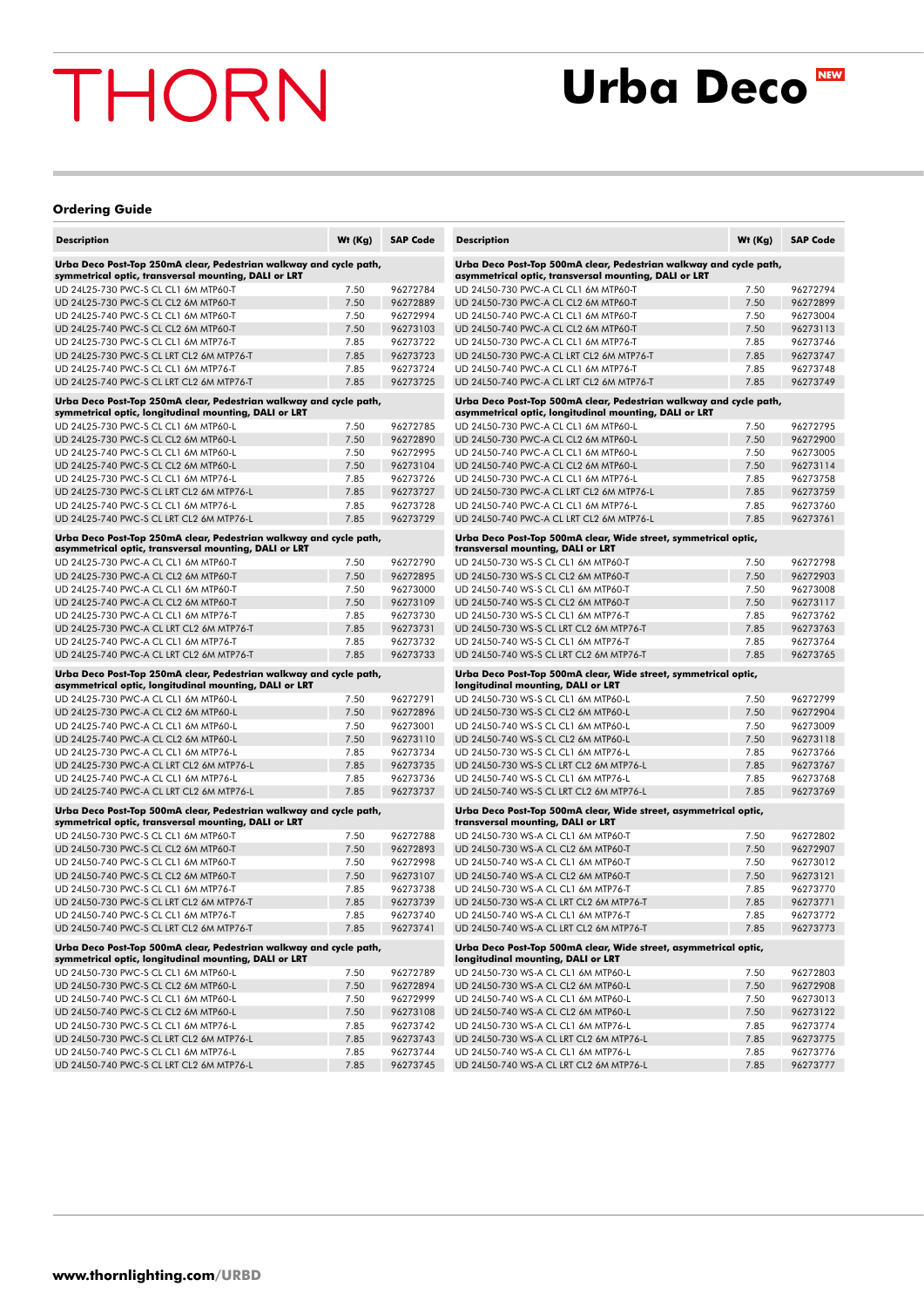### **Standards Light Source**<br>
IK10 IP66  $\frac{\text{T}_3 \cdot 25}{+50}$   $\bigoplus$   $\bigoplus$   $\bigoplus$   $\bigoplus$   $\bigoplus$  $\square$   $\mathcal{K}$  (6

**110 Llm/W**



#### **Ordering Guide**

| <b>Description</b>                                                                                             | Wt (Kg) | <b>SAP Code</b> |
|----------------------------------------------------------------------------------------------------------------|---------|-----------------|
| Urba Deco Post-Top 250mA clear, Wide street comfort, symmetrical optic,<br>transversal mounting, DALI or LRT   |         |                 |
| UD 24L25-730 WSC-S CL CL1 6M MTP60-T                                                                           | 7.50    | 96272804        |
| UD 24L25-730 WSC-S CL CL2 6M MTP60-T                                                                           | 7.50    | 96272909        |
| UD 24L25-740 WSC-S CL CL1 6M MTP60-T                                                                           | 7.50    | 96273014        |
| UD 24L25-740 WSC-S CL CL2 6M MTP60-T                                                                           | 7.50    | 96273123        |
| UD 24L25-730 WSC-S CL CL1 6M MTP76-T                                                                           | 7.85    | 96273778        |
| UD 24L25-730 WSC-S CL LRT CL2 6M MTP76-T                                                                       | 7.85    | 96273779        |
| UD 24L25-740 WSC-S CL CL1 6M MTP76-T                                                                           | 7.85    | 96273780        |
| UD 24L25-740 WSC-S CL LRT CL2 6M MTP76-T                                                                       | 7.85    | 96273781        |
| Urba Deco Post-Top 250mA clear, Wide street comfort, symmetrical optic,<br>longitudinal mounting, DALI or LRT  |         |                 |
| UD 24L25-730 WSC-S CL CL1 6M MTP60-L                                                                           | 7.50    | 96272805        |
| UD 24L25-730 WSC-S CL CL2 6M MTP60-L                                                                           | 7.50    | 96272910        |
| UD 24L25-740 WSC-S CL CL1 6M MTP60-L                                                                           | 7.50    | 96273015        |
| UD 24L25-740 WSC-S CL CL2 6M MTP60-L                                                                           | 7.50    | 96273124        |
| UD 24L25-730 WSC-S CL CL1 6M MTP76-L                                                                           | 7.85    | 96273782        |
| UD 24L25-730 WSC-S CL LRT CL2 6M MTP76-L                                                                       | 7.85    | 96273783        |
| UD 24L25-740 WSC-S CL CL1 6M MTP76-L                                                                           | 7.85    | 96273784        |
| UD 24L25-740 WSC-S CL LRT CL2 6M MTP76-L                                                                       | 7.85    | 96273785        |
| Urba Deco Post-Top 250mA clear, Wide street comfort, asymmetrical optic,                                       |         |                 |
| transversal mounting, DALI or LRT                                                                              |         |                 |
| UD 24L25-730 WSC-A CL CL1 6M MTP60-T                                                                           | 7.50    | 96272810        |
| UD 24L25-730 WSC-A CL CL2 6M MTP60-T                                                                           | 7.50    | 96272915        |
| UD 24L25-740 WSC-A CL CL1 6M MTP60-T                                                                           | 7.50    | 96273020        |
| UD 24L25-740 WSC-A CL CL2 6M MTP60-T                                                                           | 7.50    | 96273129        |
| UD 24L25-730 WSC-A CL CL1 6M MTP76-T                                                                           | 7.85    | 96273786        |
| UD 24L25-730 WSC-A CL LRT CL2 6M MTP76-T                                                                       | 7.85    | 96273787        |
| UD 24L25-740 WSC-A CL CL1 6M MTP76-T                                                                           | 7.85    | 96273788        |
| UD 24L25-740 WSC-A CL LRT CL2 6M MTP76-T                                                                       | 7.85    | 96273789        |
| Urba Deco Post-Top 250mA clear, Wide street comfort, asymmetrical optic,<br>longitudinal mounting, DALI or LRT |         |                 |
| UD 24L25-730 WSC-A CL CL1 6M MTP60-L                                                                           | 7.50    | 96272811        |
| UD 24L25-730 WSC-A CL CL2 6M MTP60-L                                                                           | 7.50    | 96272916        |
| UD 24L25-740 WSC-A CL CL1 6M MTP60-L                                                                           | 7.50    | 96273021        |
| UD 24L25-740 WSC-A CL CL2 6M MTP60-L                                                                           | 7.50    | 96273130        |
| UD 24L25-730 WSC-A CL CL1 6M MTP76-L                                                                           | 7.85    | 96273804        |
| UD 24L25-730 WSC-A CL LRT CL2 6M MTP76-L                                                                       | 7.85    | 96273805        |
| UD 24L25-740 WSC-A CL CL1 6M MTP76-L                                                                           | 7.85    | 96273806        |
| UD 24L25-740 WSC-A CL LRT CL2 6M MTP76-L                                                                       | 7.85    | 96273807        |
| Urba Deco Post-Top 500mA clear, Wide street comfort, symmetrical optic,<br>transversal mounting, DALI or LRT   |         |                 |
| UD 24L50-730 WSC-S CL CL1 6M MTP60-T                                                                           | 7.50    | 96272808        |
| UD 24L50-730 WSC-S CL CL2 6M MTP60-T                                                                           | 7.50    | 96272913        |
| UD 24L50-740 WSC-S CL CL1 6M MTP60-T                                                                           | 7.50    | 96273018        |
| UD 24L50-740 WSC-S CL CL2 6M MTP60-T                                                                           | 7.50    | 96273127        |
| UD 24L50-730 WSC-S CL CL1 6M MTP76-T                                                                           | 7.85    | 96273808        |
| UD 24L50-730 WSC-S CL LRT CL2 6M MTP76-T                                                                       | 7.85    | 96273809        |
| UD 24L50-740 WSC-S CL CL1 6M MTP76-T                                                                           | 7.85    | 96273810        |
| UD 24L50-740 WSC-S CL LRT CL2 6M MTP76-T                                                                       | 7.85    | 96273811        |
| Urba Deco Post-Top 500mA clear, Wide street comfort, symmetrical optic,                                        |         |                 |
| longitudinal mounting, DALI or LRT                                                                             |         |                 |
| UD 24L50-730 WSC-S CL CL1 6M MTP60-L                                                                           | 7.50    | 96272809        |
| UD 24L50-730 WSC-S CL CL2 6M MTP60-L                                                                           | 7.50    | 96272914        |
| UD 24L50-740 WSC-S CL CL1 6M MTP60-L                                                                           | 7.50    | 96273019        |
| UD 24L50-740 WSC-S CL CL2 6M MTP60-L                                                                           | 7.50    | 96273128        |
| UD 24L50-730 WSC-S CL CL1 6M MTP76-L                                                                           | 7.85    | 96273812        |
| UD 24L50-730 WSC-S CL LRT CL2 6M MTP76-L                                                                       | 7.85    | 96273813        |
| UD 24L50-740 WSC-S CL CL1 6M MTP76-L                                                                           | 7.85    | 96273814        |
| UD 24L50-740 WSC-S CL LRT CL2 6M MTP76-L                                                                       | 7.85    | 96273815        |
|                                                                                                                |         |                 |

| <b>Description</b>                                                                                                   | Wt (Kg)      | <b>SAP Code</b>      |
|----------------------------------------------------------------------------------------------------------------------|--------------|----------------------|
| Urba Deco Post-Top 500mA clear, Wide street comfort, asymmetrical optic,<br>transversal mounting, DALI or LRT        |              |                      |
| UD 24L50-730 WSC-A CL CL1 6M MTP60-T                                                                                 | 7.50         | 96272814             |
| UD 24L50-730 WSC-A CL CL2 6M MTP60-T                                                                                 | 7.50         | 96272919             |
| UD 24L50-740 WSC-A CL CL1 6M MTP60-T                                                                                 | 7.50         | 96273024             |
| UD 24L50-740 WSC-A CL CL2 6M MTP60-T                                                                                 | 7.50         | 96273133             |
| UD 24L50-730 WSC-A CL CL1 6M MTP76-T                                                                                 | 7.85         | 96273816             |
| UD 24L50-730 WSC-A CL LRT CL2 6M MTP76-T                                                                             | 7.85         | 96273817             |
| UD 24L50-740 WSC-A CL CL1 6M MTP76-T                                                                                 | 7.85         | 96273818             |
| UD 24L50-740 WSC-A CL LRT CL2 6M MTP76-T<br>Urba Deco Post-Top 500mA clear, Wide street comfort, asymmetrical optic, | 7.85         | 96273819             |
| longitudinal mounting, DALI or LRT                                                                                   |              |                      |
| UD 24L50-730 WSC-A CL CL1 6M MTP60-L                                                                                 | 7.50         | 96272815             |
| UD 24L50-730 WSC-A CL CL2 6M MTP60-L                                                                                 | 7.50         | 96272920             |
| UD 24L50-740 WSC-A CL CL1 6M MTP60-L                                                                                 | 7.50         | 96273025             |
| UD 24L50-740 WSC-A CL CL2 6M MTP60-L                                                                                 | 7.50         | 96273134             |
| UD 24L50-730 WSC-A CL CL1 6M MTP76-L                                                                                 | 7.85         | 96273820             |
| UD 24L50-730 WSC-A CL LRT CL2 6M MTP76-L                                                                             | 7.85         | 96273821             |
| UD 24L50-740 WSC-A CL CL1 6M MTP76-L                                                                                 | 7.85         | 96273822             |
| UD 24L50-740 WSC-A CL LRT CL2 6M MTP76-L                                                                             | 7.85         | 96273823             |
| Urba Deco Post-Top 500mA clear, Extra wide street comfort, symmetrical optic,<br>transversal mounting, DALI or LRT   |              |                      |
| UD 48L50-730 EWSC-S CL CL1 6M MTP60-T                                                                                | 7.50         | 96272816             |
| UD 48L50-730 EWSC-S CL CL2 6M MTP60-T                                                                                | 7.50         | 96272921             |
| UD 48L50-730 EWSC-S CL CL2 6M MTP60-T U0                                                                             | 7.50         | 96273824             |
| UD 48L50-740 EWSC-S CL CL1 6M MTP60-T                                                                                | 7.50         | 96273026             |
| UD 48L50-740 EWSC-S CL CL2 6M MTP60-T                                                                                | 7.50         | 96273135             |
| UD 48L50-740 EWSC-S CL CL2 6M MTP60-T U0                                                                             | 7.50         | 96273825             |
| UD 48L50-730 EWSC-S CL CL1 6M MTP76-T                                                                                | 7.85         | 96273826             |
| UD 48L50-730 EWSC-S CL LRT CL2 6M MTP76T<br>UD 48L50-740 EWSC-S CL CL1 6M MTP76-T                                    | 7.85<br>7.85 | 96273827<br>96273828 |
| UD 48L50-740 EWSC-S CL LRT CL2 6M MTP76T                                                                             | 7.85         | 96273829             |
|                                                                                                                      |              |                      |
| Urba Deco Post-Top 500mA clear, Extra wide street comfort, asymmetrical optic,<br>transversal mounting, DALI or LRT  |              |                      |
| UD 48L50-730 EWSC-A CL CL1 6M MTP60-T                                                                                | 7.50         | 96272817             |
| UD 48L50-730 EWSC-A CL CL2 6M MTP60-T                                                                                | 7.50         | 96272922             |
| UD 48L50-730 EWSC-A CL CL2 6M MTP60-T U0                                                                             | 7.50         | 96273830             |
| UD 48L50-740 EWSC-A CL CL1 6M MTP60-T                                                                                | 7.50         | 96273027             |
| UD 48L50-740 EWSC-A CL CL2 6M MTP60-T                                                                                | 7.50         | 96273136             |
| UD 48L50-740 EWSC-A CL CL2 6M MTP60-T U0                                                                             | 7.50         | 96273831             |
| UD 48L50-730 EWSC-A CL CL1 6M MTP76-T<br>UD 48L50-730 EWSC-A CL LRT CL2 6M MTP76T                                    | 7.85         | 96273832             |
| UD 48L50-740 EWSC-A CL CL1 6M MTP76-T                                                                                | 7.85<br>7.85 | 96273833<br>96273834 |
| UD 48L50-740 EWSC-A CL LRT CL2 6M MTP76T                                                                             | 7.85         | 96273835             |
| Urba Deco Post-Top 500mA clear, Extra wide road, symmetrical optic,                                                  |              |                      |
| transversal mounting, DALI or LRT                                                                                    |              |                      |
| UD 24L50-730 EWR-S CL CL1 6M MTP60-T                                                                                 | 7.50         | 96272818             |
| UD 24L50-730 EWR-S CL CL2 6M MTP60-T                                                                                 | 7.50         | 96272923             |
| UD 24L50-740 EWR-S CL CL1 6M MTP60-T                                                                                 | 7.50         | 96273028             |
| UD 24L50-740 EWR-S CL CL2 6M MTP60-T                                                                                 | 7.50         | 96273137             |
| UD 24L50-730 EWR-S CL CL1 6M MTP76-T                                                                                 | 7.85         | 96273836             |
| UD 24L50-730 EWR-S CL LRT CL2 6M MTP76-T                                                                             | 7.85         | 96273959             |
| UD 24L50-740 EWR-S CL CL1 6M MTP76-T                                                                                 | 7.85         | 96273837             |
| UD 24L50-740 EWR-S CL LRT CL2 6M MTP76-T                                                                             | 7.85         | 96273838             |
| Urba Deco Post-Top 500mA clear, Extra wide road, asymmetrical optic,<br>transversal mounting, DALI or LRT            |              |                      |
| UD 24L50-730 EWR-A CL CL1 6M MTP60-T                                                                                 | 7.50         | 96272819             |
| UD 24L50-730 EWR-A CL CL2 6M MTP60-T                                                                                 | 7.50         | 96272924             |
| UD 24L50-740 EWR-A CL CL1 6M MTP60-T                                                                                 | 7.50         | 96273029             |
| UD 24L50-740 EWR-A CL CL2 6M MTP60-T                                                                                 | 7.50         | 96273138             |
| UD 24L50-730 EWR-A CL CL1 6M MTP76-T                                                                                 | 7.85         | 96273839             |
| UD 24L50-730 EWR-A CL LRT CL2 6M MTP76-T                                                                             | 7.85         | 96273840             |
| UD 24L50-740 EWR-A CL CL1 6M MTP76-T                                                                                 | 7.85         | 96273841             |
| UD 24L50-740 EWR-A CL LRT CL2 6M MTP76-T                                                                             | 7.85         | 96273842             |

THORN

LIGHTING PEOPLE

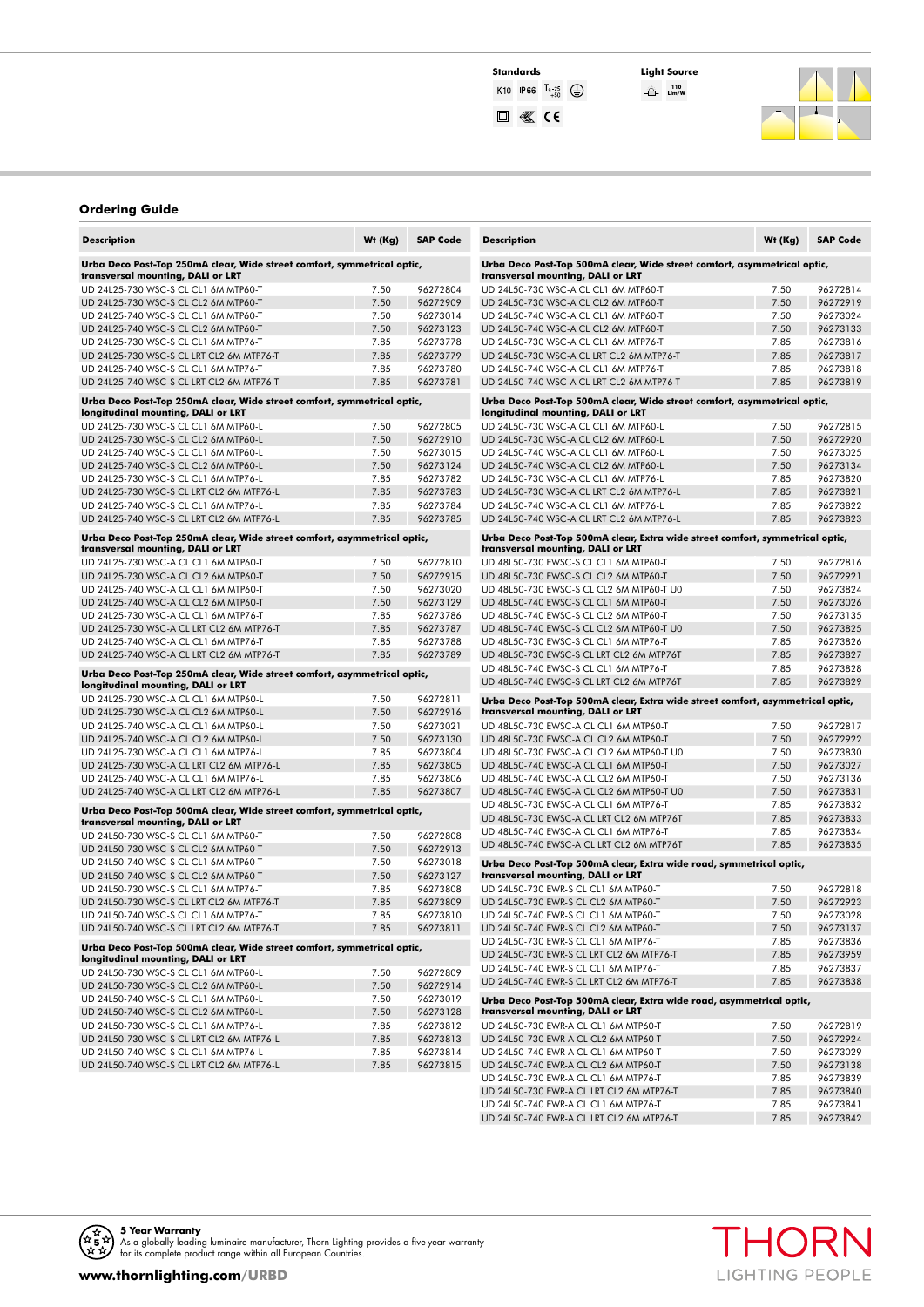### **Urba Deco**

#### **Ordering Guide**

| <b>Description</b>                                                                                            | Wt (Kg) | <b>SAP Code</b>      |
|---------------------------------------------------------------------------------------------------------------|---------|----------------------|
| Urba Deco Post-Top 250mA clear, Street comfort, symmetrical optic,<br>transversal mounting, DALI or LRT       |         |                      |
| UD 24L25-730 SC-S CL CL2 6M MTP60-T                                                                           | 7.50    | 96273448             |
| UD 24L25-740 SC-S CL CL2 6M MTP60-T                                                                           | 7.50    | 96273452             |
| UD 24L25-730 SC-S CL CL2 6M MTP60-T U0                                                                        | 7.50    | 96273843             |
| UD 24L25-740 SC-S CL CL2 6M MTP60-T U0                                                                        | 7.50    | 96273844             |
| UD 24L25-730 SC-S CL LRT CL2 6M MTP76-T                                                                       | 7.85    | 96273845             |
| UD 24L25-740 SC-S CL LRT CL2 6M MTP76-T                                                                       | 7.85    | 96273846             |
| Urba Deco Post-Top 250mA clear, Street comfort, symmetrical optic,<br>longitudinal mounting, DALI or LRT      |         |                      |
| UD 24L25-730 SC-S CL CL2 6M MTP60-L                                                                           | 7.50    | 96273449             |
| UD 24L25-740 SC-S CL CL2 6M MTP60-L                                                                           | 7.50    | 96273453             |
| UD 24L25-730 SC-S CL CL2 6M MTP60-L U0                                                                        | 7.50    | 96273847             |
| UD 24L25-740 SC-S CL CL2 6M MTP60-L U0                                                                        | 7.50    | 96273848             |
| UD 24L25-730 SC-S CL LRT CL2 6M MTP76-L<br>UD 24L25-740 SC-S CL LRT CL2 6M MTP76-L                            | 7.85    | 96273849<br>96273850 |
|                                                                                                               | 7.85    |                      |
| Urba Deco Post-Top 250mA clear, Street comfort, asymmetrical optic,<br>transversal mounting, DALI or LRT      |         |                      |
| UD 24L25-730 SC-A CL CL2 6M MTP60-T                                                                           | 7.50    | 96273450             |
| UD 24L25-740 SC-A CL CL2 6M MTP60-T                                                                           | 7.50    | 96273454             |
| UD 24L25-730 SC-A CL CL2 6M MTP60-T U0                                                                        | 7.50    | 96273851             |
| UD 24L25-740 SC-A CL CL2 6M MTP60-T U0                                                                        | 7.50    | 96273852             |
| UD 24L25-730 SC-A CL LRT CL2 6M MTP76-T                                                                       | 7.85    | 96273853             |
| UD 24L25-740 SC-A CL LRT CL2 6M MTP76-T                                                                       | 7.85    | 96273854             |
| Urba Deco Post-Top 250mA clear, Street comfort, asymmetrical optic,<br>longitudinal mounting, DALI or LRT     |         |                      |
| UD 24L25-730 SC-A CL CL2 6M MTP60-L                                                                           | 7.50    | 96273451             |
| UD 24L25-740 SC-A CL CL2 6M MTP60-L                                                                           | 7.50    | 96273455             |
| UD 24L25-730 SC-A CL CL2 6M MTP60-L U0                                                                        | 7.50    | 96273855             |
| UD 24L25-740 SC-A CL CL2 6M MTP60-L U0                                                                        | 7.50    | 96273856             |
| UD 24L25-730 SC-A CL LRT CL2 6M MTP76-L                                                                       | 7.85    | 96273857             |
| UD 24L25-740 SC-A CL LRT CL2 6M MTP76-L                                                                       | 7.85    | 96273858             |
| Urba Deco Post-Top 350mA clear, Street comfort, symmetrical optic,<br>transversal mounting, DALI or LRT       |         |                      |
| UD 48L35-730 SC-S CL CL1 6M MTP60-T                                                                           | 7.50    | 96272824             |
| UD 48L35-730 SC-S CL CL2 6M MTP60-T                                                                           | 7.50    | 96272929             |
| UD 48L35-730 SC-S CL CL2 6M MTP60-T U0                                                                        | 7.50    | 96273859             |
| UD 48L35-740 SC-S CL CL1 6M MTP60-T                                                                           | 7.50    | 96273034             |
| UD 48L35-740 SC-S CL CL2 6M MTP60-T                                                                           | 7.50    | 96273143             |
| UD 48L35-740 SC-S CL CL2 6M MTP60-T U0                                                                        | 7.50    | 96273860             |
| UD 48L35-730 SC-S CL CL1 6M MTP76-T                                                                           | 7.85    | 96273861             |
| UD 48L35-730 SC-S CL LRT CL2 6M MTP76-T                                                                       | 7.85    | 96273862             |
| UD 48L35-740 SC-S CL CL1 6M MTP76-T                                                                           | 7.85    | 96273863             |
| UD 48L35-740 SC-S CL LRT CL2 6M MTP76-T                                                                       | 7.85    | 96273864             |
| Urba Deco Post-Top 350mA clear, Street comfort, asymmetrical optic,<br>transversal mounting, DALI or LRT      |         |                      |
| UD 48L35-730 SC-A CL CL1 6M MTP60-T                                                                           | 7.50    | 96272825             |
| UD 48L35-730 SC-A CL CL2 6M MTP60-T                                                                           | 7.50    | 96272930             |
| UD 48L35-730 SC-A CL CL2 6M MTP60-T U0                                                                        | 7.50    | 96273865             |
| UD 48L35-740 SC-A CL CL1 6M MTP60-T                                                                           | 7.50    | 96273035             |
| UD 48L35-740 SC-A CL CL2 6M MTP60-T                                                                           | 7.50    | 96273144             |
| UD 48L35-740 SC-A CL CL2 6M MTP60-T U0                                                                        | 7.50    | 96273866             |
| UD 48L35-730 SC-A CL CL1 6M MTP76-T                                                                           | 7.85    | 96273867             |
| UD 48L35-730 SC-A CL LRT CL2 6M MTP76-T                                                                       | 7.85    | 96273868             |
| UD 48L35-740 SC-A CL CL1 6M MTP76-T                                                                           | 7.85    | 96273869             |
| UD 48L35-740 SC-A CL LRT CL2 6M MTP76-T<br>Urba Deco Post-Top 500mA clear, Street comfort, symmetrical optic, | 7.85    | 96273870             |
| transversal mounting, DALI or LRT                                                                             |         |                      |
| UD 24L50-730 SC-S CL CL1 6M MTP60-T                                                                           | 7.50    | 96272822             |
| UD 24L50-730 SC-S CL CL2 6M MTP60-T                                                                           | 7.50    | 96272927             |
| UD 24L50-730 SC-S CL CL2 6M MTP60-T U0                                                                        | 7.50    | 96273871             |
| UD 24L50-740 SC-S CL CL1 6M MTP60-T                                                                           | 7.50    | 96273032             |
| UD 24L50-740 SC-S CL CL2 6M MTP60-T                                                                           | 7.50    | 96273141             |
| UD 24L50-740 SC-S CL CL2 6M MTP60-T U0                                                                        | 7.50    | 96273872             |
| UD 24L50-730 SC-S CL CL1 6M MTP76-T                                                                           | 7.85    | 96273873             |
| UD 24L50-730 SC-S CL LRT CL2 6M MTP76-T                                                                       | 7.85    | 96273874             |
| UD 24L50-740 SC-S CL CL1 6M MTP76-T                                                                           | 7.85    | 96273875             |
| UD 24L50-740 SC-S CL LRT CL2 6M MTP76-T                                                                       | 7.85    | 96273876             |

| <b>Description</b>                                                                                                 | Wt (Kg)      | <b>SAP Code</b>      |
|--------------------------------------------------------------------------------------------------------------------|--------------|----------------------|
| Urba Deco Post-Top 500mA clear, Street comfort, asymmetrical optic,<br>transversal mounting, DALI or LRT           |              |                      |
| UD 24L50-730 SC-A CL CL1 6M MTP60-T                                                                                | 7.50         | 96272823             |
| UD 24L50-730 SC-A CL CL2 6M MTP60-T                                                                                | 7.50         | 96272928             |
| UD 24L50-730 SC-A CL CL2 6M MTP60-T U0                                                                             | 7.50         | 96273877             |
| UD 24L50-740 SC-A CL CL1 6M MTP60-T                                                                                | 7.50         | 96273033             |
| UD 24L50-740 SC-A CL CL2 6M MTP60-T                                                                                | 7.50         | 96273142             |
| UD 24L50-740 SC-A CL CL2 6M MTP60-T U0                                                                             | 7.50         | 96273878             |
| UD 24L50-730 SC-A CL CL1 6M MTP76-T                                                                                | 7.85         | 96273879             |
| UD 24L50-730 SC-A CL LRT CL2 6M MTP76-T                                                                            | 7.85         | 96273880             |
| UD 24L50-740 SC-A CL CL1 6M MTP76-T                                                                                | 7.85         | 96273881             |
| UD 24L50-740 SC-A CL LRT CL2 6M MTP76-T                                                                            | 7.85         | 96273882             |
| Urba Deco Post-Top 250mA prismatic, Wide street comfort, symmetrical optic,<br>transversal mounting, DALI or LRT   |              |                      |
| UD 24L25-730 WSC-S PR CL1 6M MTP60-T                                                                               | 7.50         | 96272826             |
| UD 24L25-730 WSC-S PR CL2 6M MTP60-T                                                                               | 7.50         | 96272931             |
| UD 24L25-740 WSC-S PR CL1 6M MTP60-T                                                                               | 7.50         | 96273036             |
| UD 24L25-740 WSC-S PR CL2 6M MTP60-T                                                                               | 7.50         | 96273145             |
| UD 24L25-730 WSC-S PR CL1 6M MTP76-T                                                                               | 7.85         | 96273883             |
| UD 24L25-730 WSC-S PR LRT CL2 6M MTP76-T<br>UD 24L25-740 WSC-S PR CL1 6M MTP76-T                                   | 7.85         | 96273884             |
| UD 24L25-740 WSC-S PR LRT CL2 6M MTP76-T                                                                           | 7.85<br>7.85 | 96273885<br>96273886 |
|                                                                                                                    |              |                      |
| Urba Deco Post-Top 250mA prismatic, Wide street comfort, symmetrical optic,<br>longitudinal mounting, DALI or LRT  |              |                      |
| UD 24L25-730 WSC-S PR CL1 6M MTP60-L                                                                               | 7.50         | 96273960             |
| UD 24L25-730 WSC-S PR CL2 6M MTP60-L                                                                               | 7.50         | 96273961             |
| UD 24L25-740 WSC-S PR CL1 6M MTP60-L                                                                               | 7.50         | 96273962             |
| UD 24L25-740 WSC-S PR CL2 6M MTP60-L                                                                               | 7.50         | 96273963             |
| UD 24L25-730 WSC-S PR CL1 6M MTP76-L                                                                               | 7.85         | 96273964             |
| UD 24L25-730 WSC-S PR LRT CL2 6M MTP76-L                                                                           | 7.85         | 96273965             |
| UD 24L25-740 WSC-S PR CL1 6M MTP76-L<br>UD 24L25-740 WSC-S PR LRT CL2 6M MTP76-L                                   | 7.85<br>7.85 | 96273966<br>96273967 |
|                                                                                                                    |              |                      |
| Urba Deco Post-Top 250mA prismatic, Wide street comfort, asymmetrical optic,<br>transversal mounting, DALI or LRT  |              |                      |
| UD 24L25-730 WSC-A PR CL1 6M MTP60-T                                                                               | 7.50         | 96272830             |
| UD 24L25-730 WSC-A PR CL2 6M MTP60-T                                                                               | 7.50         | 96272935             |
| UD 24L25-740 WSC-A PR CL1 6M MTP60-T                                                                               | 7.50         | 96273040             |
| UD 24L25-740 WSC-A PR CL2 6M MTP60-T                                                                               | 7.50         | 96273149             |
| UD 24L25-730 WSC-A PR CL1 6M MTP76-T                                                                               | 7.85         | 96273887             |
| UD 24L25-730 WSC-A PR LRT CL2 6M MTP76-T<br>UD 24L25-740 WSC-A PR CL1 6M MTP76-T                                   | 7.85<br>7.85 | 96273888<br>96273889 |
| UD 24L25-740 WSC-A PR LRT CL2 6M MTP76-T                                                                           | 7.85         | 96273890             |
|                                                                                                                    |              |                      |
| Urba Deco Post-Top 250mA prismatic, Wide street comfort, asymmetrical optic,<br>longitudinal mounting, DALI or LRT |              |                      |
| UD 24L25-730 WSC-A PR CL1 6M MTP60-L                                                                               | 7.50         | 96273968             |
| UD 24L25-730 WSC-A PR CL2 6M MTP60-L                                                                               | 7.50         | 96273969             |
| UD 24L25-740 WSC-A PR CL1 6M MTP60-L                                                                               | 7.50         | 96273970             |
| UD 24L25-740 WSC-A PR CL2 6M MTP60-L                                                                               | 7.50         | 96273971             |
| UD 24L25-730 WSC-A PR CL1 6M MTP76-L                                                                               | 7.85         | 96273972             |
| UD 24L25-730 WSC-A PR LRT CL2 6M MTP76-L                                                                           | 7.85         | 96273973             |
| UD 24L25-740 WSC-A PR CL1 6M MTP76-L                                                                               | 7.85         | 96273974             |
| UD 24L25-740 WSC-A PR LRT CL2 6M MTP76-L                                                                           | 7.85         | 96273975             |
| Urba Deco Post-Top 350mA prismatic, Wide street comfort, symmetrical optic,<br>transversal mounting, DALI or LRT   |              |                      |
| UD 48L35-730 WSC-S PR CL1 6M MTP60-T                                                                               | 7.50         | 96272829             |
| UD 48L35-730 WSC-S PR CL2 6M MTP60-T                                                                               | 7.50         | 96272934             |
| UD 48L35-740 WSC-S PR CL1 6M MTP60-T                                                                               | 7.50         | 96273039             |
| UD 48L35-740 WSC-S PR CL2 6M MTP60-T                                                                               | 7.50         | 96273148             |
| UD 48L35-730 WSC-S PR CL1 6M MTP76-T                                                                               | 7.85         | 96273891             |
| UD 48L35-730 WSC-S PR LRT CL2 6M MTP76-T                                                                           | 7.85         | 96273892             |
| UD 48L35-740 WSC-S PR CL1 6M MTP76-T                                                                               | 7.85         | 96273893             |
| UD 48L35-740 WSC-S PR LRT CL2 6M MTP76-T                                                                           | 7.85         | 96273894             |
|                                                                                                                    |              |                      |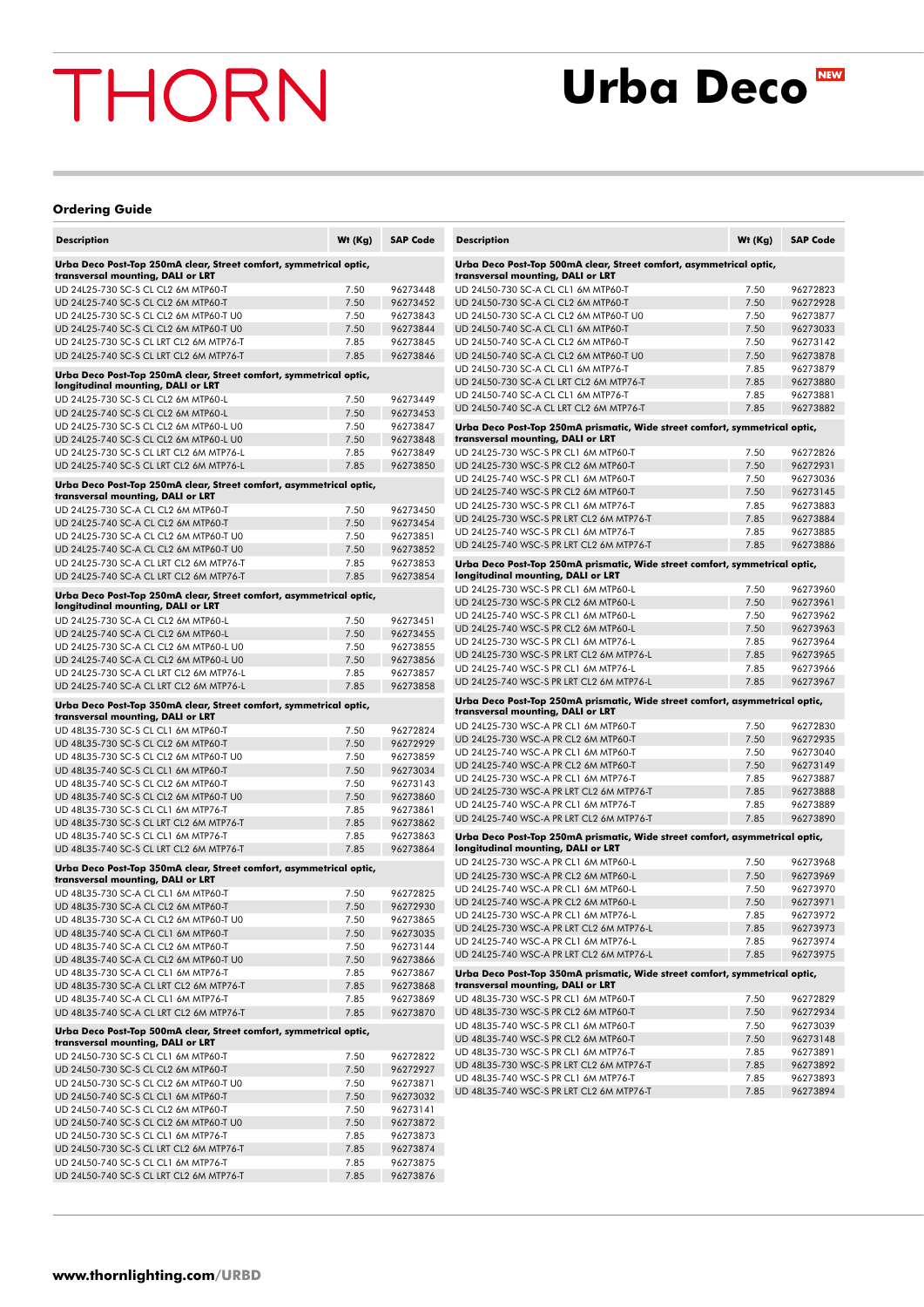**110 Llm/W**



#### **Ordering Guide**

| <b>Description</b>                                                                                                | Wt (Kg)      | <b>SAP Code</b>      |
|-------------------------------------------------------------------------------------------------------------------|--------------|----------------------|
| Urba Deco Post-Top 350mA prismatic, Wide street comfort, asymmetrical optic,<br>transversal mounting, DALI or LRT |              |                      |
| UD 48L35-730 WSC-A PR CL1 6M MTP60-T                                                                              | 7.50         | 96272833             |
| UD 48L35-730 WSC-A PR CL2 6M MTP60-T                                                                              | 7.50         | 96272938             |
| UD 48L35-740 WSC-A PR CL1 6M MTP60-T                                                                              | 7.50         | 96273043             |
| UD 48L35-740 WSC-A PR CL2 6M MTP60-T                                                                              | 7.50         | 96273152             |
| UD 48L35-730 WSC-A PR CL1 6M MTP76-T<br>UD 48L35-730 WSC-A PR LRT CL2 6M MTP76-T                                  | 7.85         | 96273895<br>96273896 |
| UD 48L35-740 WSC-A PR CL1 6M MTP76-T                                                                              | 7.85<br>7.85 | 96273897             |
| UD 48L35-740 WSC-A PR LRT CL2 6M MTP76-T                                                                          | 7.85         | 96273898             |
| Urba Deco Post-Top 500mA prismatic, Wide street comfort, symmetrical optic,<br>transversal mounting, DALI or LRT  |              |                      |
| UD 24L50-730 WSC-S PR CL1 6M MTP60-T                                                                              | 7.50         | 96272828             |
| UD 24L50-730 WSC-S PR CL2 6M MTP60-T                                                                              | 7.50         | 96272933             |
| UD 24L50-740 WSC-S PR CL1 6M MTP60-T                                                                              | 7.50         | 96273038             |
| UD 24L50-740 WSC-S PR CL2 6M MTP60-T                                                                              | 7.50         | 96273147             |
| UD 24L50-730 WSC-S PR CL1 6M MTP76-T                                                                              | 7.85         | 96273899             |
| UD 24L50-730 WSC-S PR LRT CL2 6M MTP76-T                                                                          | 7.85         | 96273900             |
| UD 24L50-740 WSC-S PR CL1 6M MTP76-T                                                                              | 7.85         | 96273901             |
| UD 24L50-740 WSC-S PR LRT CL2 6M MTP76-T                                                                          | 7.85         | 96273902             |
| Urba Deco Post-Top 500mA prismatic, Wide street comfort, symmetrical optic,<br>longitudinal mounting, DALI or LRT |              |                      |
| UD 24L50-730 WSC-S PR CL1 6M MTP60-L                                                                              | 7.50         | 96273976             |
| UD 24L50-730 WSC-S PR CL2 6M MTP60-L                                                                              | 7.50         | 96273977             |
| UD 24L50-740 WSC-S PR CL1 6M MTP60-L                                                                              | 7.50         | 96273978             |
| UD 24L50-740 WSC-S PR CL2 6M MTP60-L                                                                              | 7.50         | 96273979             |
| UD 24L50-730 WSC-S PR CL1 6M MTP76-L                                                                              | 7.85         | 96273980             |
| UD 24L50-730 WSC-S PR LRT CL2 6M MTP76-L                                                                          | 7.85         | 96273981             |
| UD 24L50-740 WSC-S PR CL1 6M MTP76-L                                                                              | 7.85         | 96273982             |
| UD 24L50-740 WSC-S PR LRT CL2 6M MTP76-L                                                                          | 7.85         | 96273983             |
| Urba Deco Post-Top 500mA prismatic, Wide street comfort, asymmetrical optic,                                      |              |                      |
| transversal mounting, DALI or LRT                                                                                 |              |                      |
| UD 24L50-730 WSC-A PR CL1 6M MTP60-T                                                                              | 7.50         | 96272832             |
| UD 24L50-730 WSC-A PR CL2 6M MTP60-T<br>UD 24L50-740 WSC-A PR CL1 6M MTP60-T                                      | 7.50<br>7.50 | 96272937<br>96273042 |
| UD 24L50-740 WSC-A PR CL2 6M MTP60-T                                                                              | 7.50         | 96273151             |
| UD 24L50-730 WSC-A PR CL1 6M MTP76-T                                                                              | 7.85         | 96273903             |
| UD 24L50-730 WSC-A PR LRT CL2 6M MTP76-T                                                                          | 7.85         | 96273904             |
| UD 24L50-740 WSC-A PR CL1 6M MTP76-T                                                                              | 7.85         | 96273905             |
| UD 24L50-740 WSC-A PR LRT CL2 6M MTP76-T                                                                          | 7.85         | 96273906             |
| Urba Deco Post-Top 500mA prismatic, Wide street comfort, asymmetrical optic,                                      |              |                      |
| longitudinal mounting, DALI or LRT                                                                                | 7.50         |                      |
| UD 24L50-730 WSC-A PR CL1 6M MTP60-L<br>UD 24L50-730 WSC-A PR CL2 6M MTP60-L                                      | 7.50         | 96273984<br>96273985 |
| UD 24L50-740 WSC-A PR CL1 6M MTP60-L                                                                              | 7.50         | 96273986             |
| UD 24L50-740 WSC-A PR CL2 6M MTP60-L                                                                              | 7.50         | 96273987             |
| UD 24L50-730 WSC-A PR CL1 6M MTP76-L                                                                              | 7.85         | 96273988             |
| UD 24L50-730 WSC-A PR LRT CL2 6M MTP76-L                                                                          | 7.85         | 96273989             |
| UD 24L50-740 WSC-A PR CL1 6M MTP76-L                                                                              | 7.85         | 96273990             |
| UD 24L50-740 WSC-A PR LRT CL2 6M MTP76-L                                                                          | 7.85         | 96273991             |
| Urba Deco Post-Top 500mA clear, Pedestrian crossing optic, asymmetrical optic,                                    |              |                      |
| transversal mounting, DALI or LRT                                                                                 |              |                      |
| UD 48L50-740 IVS CL CL1 6M MTP60-T<br>UD 48L50-740 IVS CL CL2 6M MTP60-T                                          | 7.50         | 96273045             |
| UD 48L50-740 IVS CL CL1 6M MTP76-T                                                                                | 7.50         | 96273154<br>96273907 |
| UD 48L50-740 IVS CL LRT CL2 6M MTP76-T                                                                            | 7.85<br>7.85 | 96273908             |
| Urba Deco Post-Top 700mA clear, Pedestrian crossing optic, asymmetrical optic,                                    |              |                      |
| longitudinal mounting, DALI or LRT                                                                                |              |                      |
| UD 24L70-740 IVS CL CL1 6M MTP60-L                                                                                | 7.50         | 96273044             |
| UD 24L70-740 IVS CL CL2 6M MTP60-L                                                                                | 7.50         | 96273153             |
| UD 24L70-740 IVS CL CL1 6M MTP76-L                                                                                | 7.85         | 96273909             |
| UD 24L70-740 IVS CL LRT CL2 6M MTP76-L                                                                            | 7.85         | 96273910             |
|                                                                                                                   |              |                      |

| <b>Description</b>                                                              | Wt (Kg) | <b>SAP Code</b> |
|---------------------------------------------------------------------------------|---------|-----------------|
| Urba Deco Suspended (new installations) 250mA clear, Pedestrian walkway and     |         |                 |
| cycle path, asymmetrical optic, transversal mounting, DALI                      |         |                 |
| UD 24L25-730 PWC-A CL CL1 MSU-T                                                 | 6.70    | 96272855        |
| UD 24L25-730 PWC-A CL CL2 MSU-T                                                 | 6.70    | 96272960        |
| UD 24L25-740 PWC-A CL CL1 MSU-T                                                 | 6.70    | 96273069        |
| UD 24L25-740 PWC-A CL CL2 MSU-T                                                 | 6.70    | 96273178        |
| Urba Deco Suspended (new installations) 500mA clear, Pedestrian walkway and     |         |                 |
| cycle path, asymmetrical optic, transversal mounting, DALI                      |         |                 |
| UD 24L50-730 PWC-A CL CL1 MSU-T                                                 | 6.70    | 96272857        |
| UD 24L50-730 PWC-A CL CL2 MSU-T                                                 | 6.70    | 96272962        |
| UD 24L50-740 PWC-A CL CL1 MSU-T                                                 | 6.70    | 96273071        |
| UD 24L50-740 PWC-A CL CL2 MSU-T                                                 | 6.70    | 96273180        |
| Urba Deco Suspended (new installations) 500mA clear, Wide street, asymmetrical  |         |                 |
| optic, transversal mounting, DALI                                               |         |                 |
| UD 24L50-730 WS-A CL CL1 MSU-T                                                  | 6.70    | 96272861        |
| UD 24L50-730 WS-A CL CL2 MSU-T                                                  | 6.70    | 96272966        |
| UD 24L50-740 WS-A CL CL1 MSU-T                                                  | 6.70    | 96273075        |
| UD 24L50-740 WS-A CL CL2 MSU-T                                                  | 6.70    | 96273184        |
| Urba Deco Suspended (new installations) 250mA clear, Wide street comfort,       |         |                 |
| asymmetrical optic, transversal mounting, DALI                                  |         |                 |
| UD 24L25-730 WSC-A CL CL1 MSU-T                                                 | 6.70    | 96272864        |
| UD 24L25-730 WSC-A CL CL2 MSU-T                                                 | 6.70    | 96272969        |
| UD 24L25-740 WSC-A CL CL1 MSU-T                                                 | 6.70    | 96273078        |
| UD 24L25-740 WSC-A CL CL2 MSU-T                                                 | 6.70    | 96273187        |
| Urba Deco Suspended (new installations) 500mA clear, Wide street comfort,       |         |                 |
| asymmetrical optic, transversal mounting, DALI                                  |         |                 |
| UD 24L50-730 WSC-A CL CL1 MSU-T                                                 | 6.70    | 96273911        |
| UD 24L50-730 WSC-A CL CL2 MSU-T                                                 | 6.70    | 96273912        |
| UD 24L50-740 WSC-A CL CL1 MSU-T                                                 | 6.70    | 96273913        |
| UD 24L50-740 WSC-A CL CL2 MSU-T                                                 | 6.70    | 96273914        |
| Urba Deco Suspended (new installations) 500mA clear, Extra wide street comfort, |         |                 |
| asymmetrical optic, transversal mounting, DALI                                  |         |                 |
| UD 48L50-730 EWSC-A CL CL1 MSU-T                                                | 6.70    | 96272869        |
| UD 48L50-730 EWSC-A CL CL2 MSU-T                                                | 6.70    | 96272974        |
| UD 48L50-740 EWSC-A CL CL1 MSU-T                                                | 6.70    | 96273083        |
| UD 48L50-740 EWSC-A CL CL2 MSU-T                                                | 6.70    | 96273192        |
| Urba Deco Suspended (new installations) 700mA clear, Extra wide street comfort, |         |                 |
| asymmetrical optic, transversal mounting, DALI                                  |         |                 |
| UD 24L70-730 EWSC-A CL CL1 MSU-T                                                | 6.70    | 96272867        |
| UD 24L70-730 EWSC-A CL CL2 MSU-T                                                | 6.70    | 96272972        |
| UD 24L70-740 EWSC-A CL CL1 MSU-T                                                | 6.70    | 96273081        |
| UD 24L70-740 EWSC-A CL CL2 MSU-T                                                | 6.70    | 96273190        |
| Urba Deco Suspended (new installations) 500mA clear, Extra wide road,           |         |                 |
| asymmetrical optic, transversal mounting, DALI                                  |         |                 |
| UD 24L50-730 EWR-A CL CL1 MSU-T                                                 | 6.70    | 96272871        |
| UD 24L50-730 EWR-A CL CL2 MSU-T                                                 | 6.70    | 96272976        |
| UD 24L50-740 EWR-A CL CL1 MSU-T                                                 | 6.70    | 96273085        |
| UD 24L50-740 EWR-A CL CL2 MSU-I                                                 | 6.70    | 96273194        |
| Urba Deco Suspended (new installations) 500mA clear, Street comfort,            |         |                 |
| asymmetrical optic, transversal mounting, DALI                                  |         |                 |
| UD 24L50-730 SC-A CL CL1 MSU-T                                                  | 6.70    | 96272875        |
| UD 24L50-730 SC-A CL CL2 MSU-T                                                  | 6.70    | 96272980        |
| UD 24L50-740 SC-A CL CL1 MSU-T                                                  | 6.70    | 96273089        |
| UD 24L50-740 SC-A CL CL2 MSU-T                                                  | 6.70    | 96273198        |
| Urba Deco Suspended (new installations) 250mA prismatic, Wide street comfort,   |         |                 |
| asymmetrical optic, transversal mounting, DALI                                  |         |                 |
| UD 24L25-730 WSC-A PR CL1 MSU-T                                                 | 6.70    | 96272879        |
| UD 24L25-730 WSC-A PR CL2 MSU-T                                                 | 6.70    | 96272984        |
| UD 24L25-740 WSC-A PR CL1 MSU-T                                                 | 6.70    | 96273093        |
| UD 24L25-740 WSC-A PR CL2 MSU-T                                                 | 6.70    | 96273202        |

THORN

LIGHTING PEOPLE



**5 Year Warranty**<br>As a globally leading luminaire manufacturer, Thorn Lighting provides a five-year warranty<br>for its complete product range within all European Countries.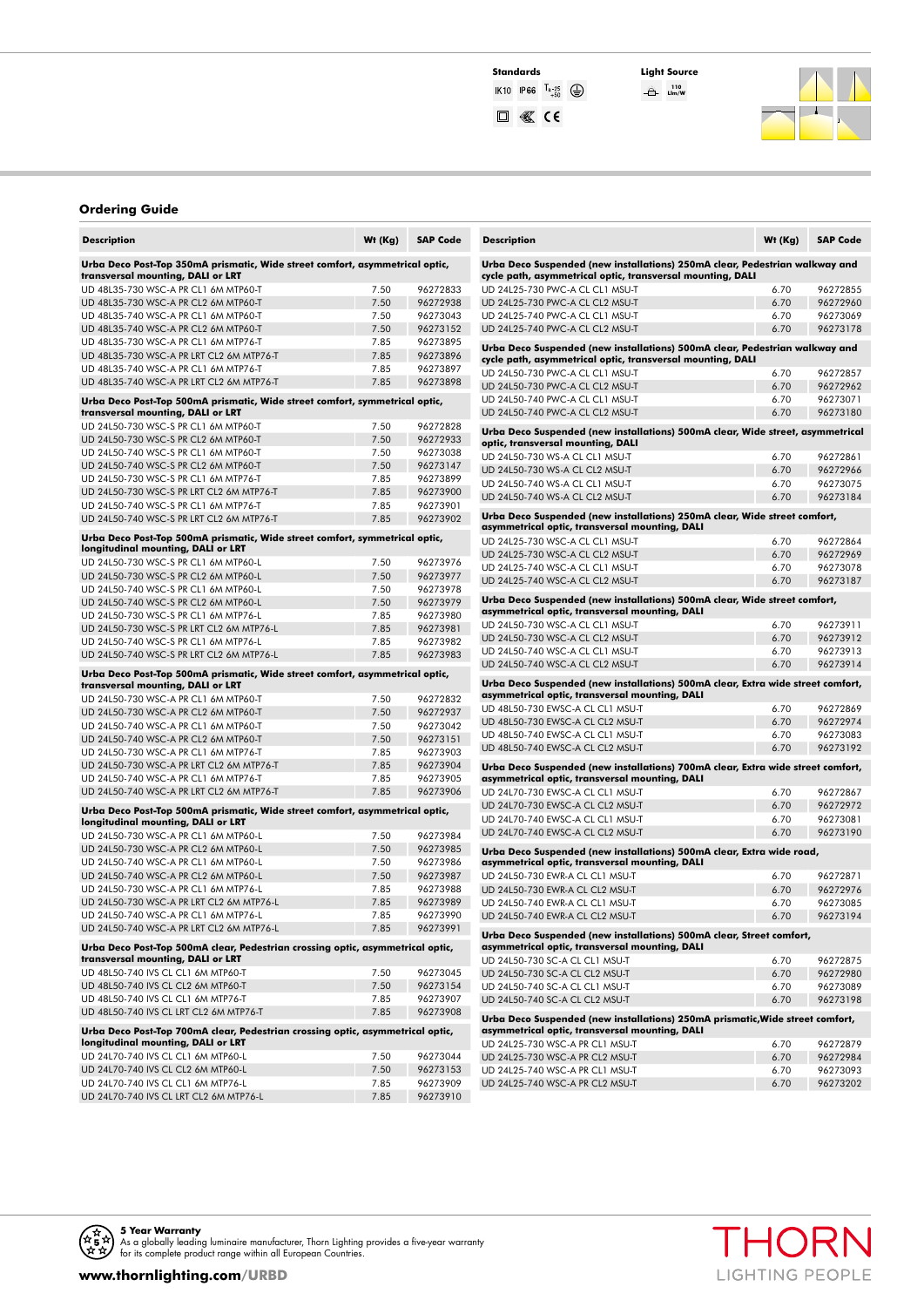### **Urba Deco**

#### **Ordering Guide**

| <b>Description</b>                                                                                                               | Wt (Kg) | <b>SAP Code</b> |
|----------------------------------------------------------------------------------------------------------------------------------|---------|-----------------|
| Urba Deco Suspended (new installations) 250mA prismatic, Wide street comfort,<br>asymmetrical optic, longitudinal mounting, DALI |         |                 |
| UD 24L25-730 WSC-A PR CL1 MSU-L                                                                                                  | 6.70    | 96273915        |
| UD 24L25-730 WSC-A PR CL2 MSU-L                                                                                                  | 6.70    | 96273916        |
| UD 24L25-740 WSC-A PR CL1 MSU-L                                                                                                  | 6.70    | 96273917        |
| UD 24L25-740 WSC-A PR CL2 MSU-L                                                                                                  | 6.70    | 96273918        |
| Urba Deco Suspended (new installations) 350mA prismatic, Wide street comfort,<br>asymmetrical optic, transversal mounting, DALI  |         |                 |
| UD 48L35-730 WSC-A PR CL1 MSU-T                                                                                                  | 6.70    | 96272881        |
| UD 48L35-730 WSC-A PR CL2 MSU-T                                                                                                  | 6.70    | 96272986        |
| UD 48L35-740 WSC-A PR CL1 MSU-T                                                                                                  | 6.70    | 96273095        |
| UD 48L35-740 WSC-A PR CL2 MSU-T                                                                                                  | 6.70    | 96273204        |
| Urba Deco Suspended (new installations) 500mA prismatic, Wide street comfort,<br>asymmetrical optic, transversal mounting, DALI  |         |                 |
| UD 24L50-730 WSC-A PR CL1 MSU-T                                                                                                  | 6.70    | 96272880        |
| UD 24L50-730 WSC-A PR CL2 MSU-T                                                                                                  | 6.70    | 96272985        |
| UD 24L50-740 WSC-A PR CL1 MSU-T                                                                                                  | 6.70    | 96273094        |
| UD 24L50-740 WSC-A PR CL2 MSU-T                                                                                                  | 6.70    | 96273203        |
| Urba Deco Suspended (new installations) 500mA clear, Narrow road,<br>asymmetrical optic, transversal mounting, DALI              |         |                 |
| UD 48L50-730 NR-A CL CL1 MSU-T                                                                                                   | 6.70    | 96273919        |
| UD 48L50-730 NR-A CL CL2 MSU-T                                                                                                   | 6.70    | 96273920        |
| UD 48L50-740 NR-A CL CL1 MSU-T                                                                                                   | 6.70    | 96273921        |
| UD 48L50-740 NR-A CL CL2 MSU-T                                                                                                   | 6.70    | 96273922        |
| Urba Deco Suspended (refurbishment) 700mA clear, Narrow road, asymmetrical<br>optic, longitudinal mounting, DALI                 |         |                 |
| UD 24L70-740 NR-A CL CL2 1M IN MSU-L                                                                                             | 6.70    | 96273923        |
|                                                                                                                                  |         |                 |
| Urba Deco Suspended (refurbishment) 500mA clear, Narrow road, asymmetrical<br>optic, transversal mounting, DALI                  | 6.70    |                 |
| UD 48L50-740 NR-A CL CL2 1M IN MSU-T                                                                                             |         | 96273992        |
| Urba Deco Suspended Optional connector IP68 for pre-wired version                                                                |         |                 |
| CONNECT CABLE 2/4x1,52-42 TH391 IP68                                                                                             | 0.035   | 96260810        |
| Urba Deco Catenary 500mA clear, Narrow road, symmetrical optic,<br>transversal mounting, LRT or no DALI                          |         |                 |
| UD 24L50-730 NR-S CL CL1 MCA-T                                                                                                   | 7.00    | 96272882        |
| UD 48L50-730 NR-S CL CL1 MCA-T                                                                                                   | 7.00    | 96272883        |
| UD 24L50-730 NR-S CL LRT CL2 MCA-T                                                                                               | 7.00    | 96272987        |
| UD 48L50-730 NR-S CL LRT CL2 MCA-T                                                                                               | 7.00    | 96272988        |
| UD 24L50-740 NR-S CL CL1 MCA-T                                                                                                   | 7.00    | 96273096        |
| UD 48L50-740 NR-S CL CL1 MCA-T                                                                                                   | 7.00    | 96273097        |
| UD 24L50-740 NR-S CL LRT CL2 MCA-T                                                                                               | 7.00    | 96273205        |
| UD 48L50-740 NR-S CL LRT CL2 MCA-T                                                                                               | 7.00    | 96273206        |
| Urba Deco Catenary 500mA clear, Wet road, symmetrical optic,<br>transversal mounting, LRT or no DALI                             |         |                 |
| UD 24L50-730 RWET-S CL CL1 MCA-T                                                                                                 | 7.00    | 96272884        |
| UD 48L50-730 RWET-S CL CL1 MCA-T                                                                                                 | 7.00    | 96272885        |
| UD 24L50-730 RWET-S CL LRT CL2 MCA-T                                                                                             | 7.00    | 96272989        |
| UD 48L50-730 RWET-S CL LRT CL2 MCA-T                                                                                             | 7.00    | 96272990        |
| UD 24L50-740 RWET-S CL CL1 MCA-T                                                                                                 | 7.00    | 96273098        |
| UD 48L50-740 RWET-S CL CL1 MCA-T                                                                                                 | 7.00    | 96273099        |
| UD 24L50-740 RWET-S CL LRT CL2 MCA-T                                                                                             | 7.00    | 96273207        |
| UD 48L50-740 RWET-S CL LRT CL2 MCA-T                                                                                             | 7.00    | 96273208        |
| <b>Urba Deco poles D60 for MTP</b>                                                                                               |         |                 |
| UD COL MTP 3.5M ST D60 BK MPL FAI                                                                                                | 32.50   | 96273384        |
| UD COL MTP 4M ST D60 BK MPL FAI                                                                                                  | 36.50   | 96273385        |
| UD COL MTP 4.5M ST D60 BK MPL FAI                                                                                                | 40.00   | 96273386        |
| UD COL MTP 5M ST D60 BK MPL FAI                                                                                                  | 45.50   | 96273387        |
| UD COL MTP 6M ST D60 BK MPL FAI                                                                                                  | 58.00   | 96273388        |

| <b>Urba poles D78 for MTP</b><br>LIRBA COL 4M AL D76 BK<br>96270903<br>URBA COL 5M AL D76 BK<br>96270904<br>URBA COL 6M AL D76 BK<br>96270905<br><b>Urba Deco poles for MSU</b><br>UD COL MSUx1 3.5M ST BK MPL FAI<br>55.50<br>96273389<br>UD COL MSUx1 4M ST BK MPL FAI<br>62.50<br>96273390<br>96273391<br>UD COL MSUx1 4.5M ST BK MPL FAI<br>69.00<br>UD COL MSUx1 5M ST BK MPL FAI<br>96273392<br>76.00<br>UD COL MSUx2 5M ST BK MPL FAI<br>76.50<br>96273393<br>96273394<br>UD COL MSUx1 6M ST BK MPL FAI<br>90.00<br>UD COL MSUx2 6M ST BK MPL FAI<br>96273395<br>90.50<br><b>Urba Deco brackets for MSU</b><br>UD BRA MSU TOP 0 56M ST BK<br>6.50<br>96273396<br>96273397<br>UD BRA MSU 0.40M ST BK<br>4.00<br>Urba Deco brackets for MSU wall mounted<br>UD BRA MWA 0.20M ST BK<br>2.50<br>96273398<br>Urba Deco brackets for MTP wall mounted<br><b>UD BRA MWA MTP ST BK</b><br>96273942 | <b>Description</b> | Wt (Kg) | <b>SAP Code</b> |
|---------------------------------------------------------------------------------------------------------------------------------------------------------------------------------------------------------------------------------------------------------------------------------------------------------------------------------------------------------------------------------------------------------------------------------------------------------------------------------------------------------------------------------------------------------------------------------------------------------------------------------------------------------------------------------------------------------------------------------------------------------------------------------------------------------------------------------------------------------------------------------------------------|--------------------|---------|-----------------|
|                                                                                                                                                                                                                                                                                                                                                                                                                                                                                                                                                                                                                                                                                                                                                                                                                                                                                                   |                    |         |                 |
|                                                                                                                                                                                                                                                                                                                                                                                                                                                                                                                                                                                                                                                                                                                                                                                                                                                                                                   |                    |         |                 |
|                                                                                                                                                                                                                                                                                                                                                                                                                                                                                                                                                                                                                                                                                                                                                                                                                                                                                                   |                    |         |                 |
|                                                                                                                                                                                                                                                                                                                                                                                                                                                                                                                                                                                                                                                                                                                                                                                                                                                                                                   |                    |         |                 |
|                                                                                                                                                                                                                                                                                                                                                                                                                                                                                                                                                                                                                                                                                                                                                                                                                                                                                                   |                    |         |                 |
|                                                                                                                                                                                                                                                                                                                                                                                                                                                                                                                                                                                                                                                                                                                                                                                                                                                                                                   |                    |         |                 |
|                                                                                                                                                                                                                                                                                                                                                                                                                                                                                                                                                                                                                                                                                                                                                                                                                                                                                                   |                    |         |                 |
|                                                                                                                                                                                                                                                                                                                                                                                                                                                                                                                                                                                                                                                                                                                                                                                                                                                                                                   |                    |         |                 |
|                                                                                                                                                                                                                                                                                                                                                                                                                                                                                                                                                                                                                                                                                                                                                                                                                                                                                                   |                    |         |                 |
|                                                                                                                                                                                                                                                                                                                                                                                                                                                                                                                                                                                                                                                                                                                                                                                                                                                                                                   |                    |         |                 |
|                                                                                                                                                                                                                                                                                                                                                                                                                                                                                                                                                                                                                                                                                                                                                                                                                                                                                                   |                    |         |                 |
|                                                                                                                                                                                                                                                                                                                                                                                                                                                                                                                                                                                                                                                                                                                                                                                                                                                                                                   |                    |         |                 |
|                                                                                                                                                                                                                                                                                                                                                                                                                                                                                                                                                                                                                                                                                                                                                                                                                                                                                                   |                    |         |                 |
|                                                                                                                                                                                                                                                                                                                                                                                                                                                                                                                                                                                                                                                                                                                                                                                                                                                                                                   |                    |         |                 |
|                                                                                                                                                                                                                                                                                                                                                                                                                                                                                                                                                                                                                                                                                                                                                                                                                                                                                                   |                    |         |                 |
|                                                                                                                                                                                                                                                                                                                                                                                                                                                                                                                                                                                                                                                                                                                                                                                                                                                                                                   |                    |         |                 |
|                                                                                                                                                                                                                                                                                                                                                                                                                                                                                                                                                                                                                                                                                                                                                                                                                                                                                                   |                    |         |                 |
|                                                                                                                                                                                                                                                                                                                                                                                                                                                                                                                                                                                                                                                                                                                                                                                                                                                                                                   |                    |         |                 |
|                                                                                                                                                                                                                                                                                                                                                                                                                                                                                                                                                                                                                                                                                                                                                                                                                                                                                                   |                    |         |                 |





Transversal





Orientation guide for customisation of your urban project:<br>Choose the transversal version "-T" to install Urba Deco perpendicular to the road, or the<br>longitudinal version "-L" to install Urba Deco parallel to the road.